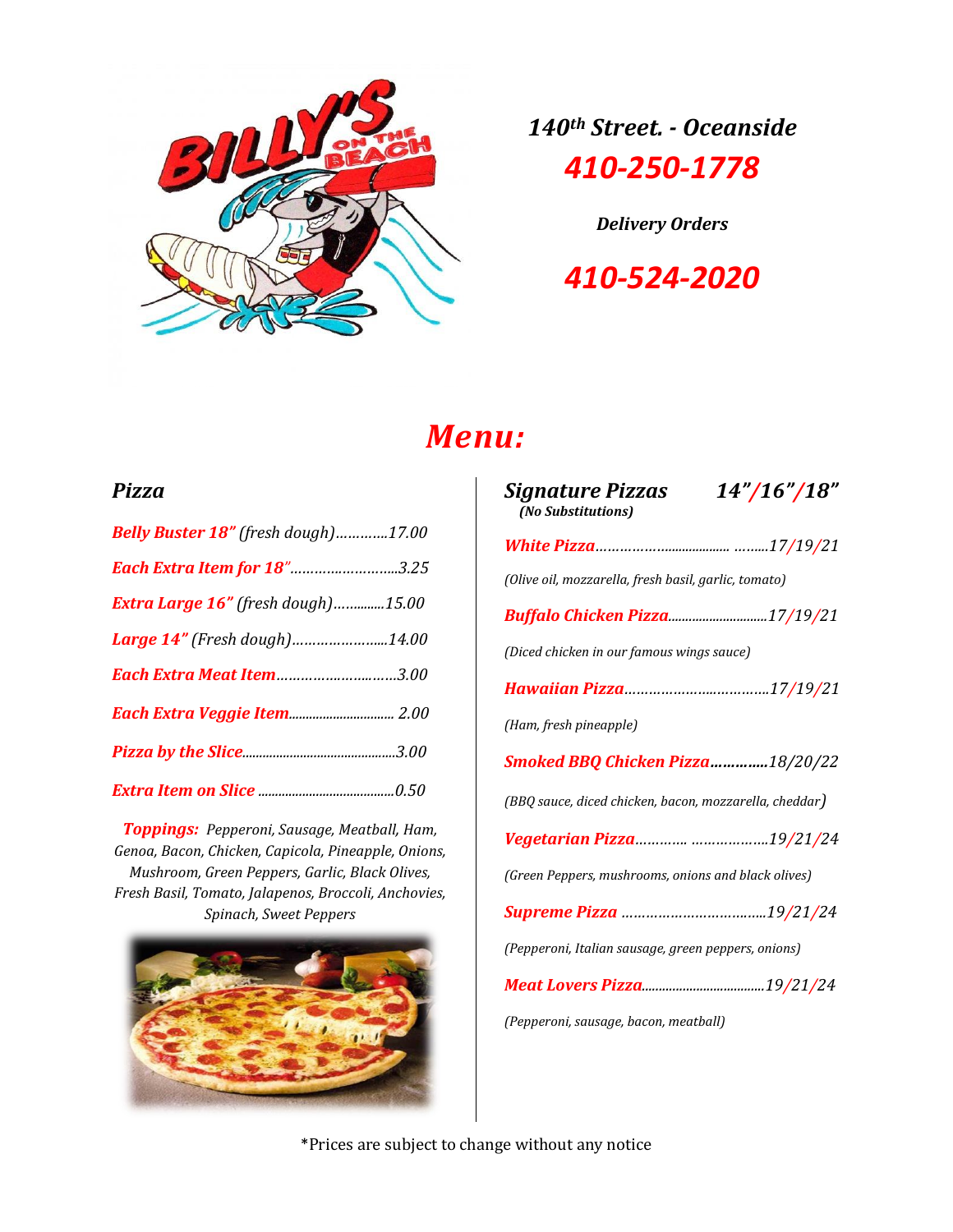## *Subs*

*All subs served on fresh rolls baked in Philadelphia daily. We slice all our meats, cheeses and vegetables daily. All steaks are sliced fresh from Sirloin.*

 *9"/18"*

*Italian Cold Cut (O.C.'s Best)............12/22.00*



| Sirloin Cheese Steak12/22.00               |
|--------------------------------------------|
| Add Mushrooms or Peppers0.50/1.00          |
| Fresh Cheeseburger (Hand rolled)11/20.00   |
|                                            |
| Baked Meatball (Homemade)9.75/17.50        |
| Italian Sausage (Seasonal) 9.75/17.50      |
| Provolone Cheese (No Meat)9.00/17.50       |
| Imported Ham&Cheese (Polish)10.00/18.50    |
|                                            |
| Turkey Breast (All White Meat) 12.00/21.50 |
| Fresh Tuna Salad12.95/23.00                |
| 8 oz. Lump Crab Cakes (Homemade)20.00/-    |
| Chicken Salad (Seasonal)12.95/23.00        |

| Grilled Chicken Breast  12.00/22.00                |
|----------------------------------------------------|
| Veggie Sub & Provolone Cheese9.00/17.50            |
|                                                    |
| 6 oz. Sirloin Steak or 6oz. Burger& Lump Crab Cake |
| Roast Beef (Seasonal)12.5/23.00                    |
|                                                    |
|                                                    |
|                                                    |

## *Sandwiches*

#### *(Kaiser or Wheat Bread)*

| Impossible Burger (Plant Based)13.00       |
|--------------------------------------------|
| 6 oz. Fresh Cheeseburger10.00              |
| 6 oz. Bacon Cheeseburger11.00              |
| 1/4 lb. Kosher Hot Dog3.50                 |
| Imported Polish Ham&Cheese12.00            |
| Provolone Cheese (No Meat)9.00             |
|                                            |
| Chicken Salad (Seasonal) 12.75             |
|                                            |
| 8 oz. Grilled Chicken Breast 12.00         |
| 8 oz. Lump Crab Cake (Homemade)20.00       |
| Pasta(served with garlic bread)            |
|                                            |
| Spaghetti and Meatballs15.00               |
| Chicken or Eggplant Parm(side spaghetti)16 |

\*Prices are subject to change without any notice